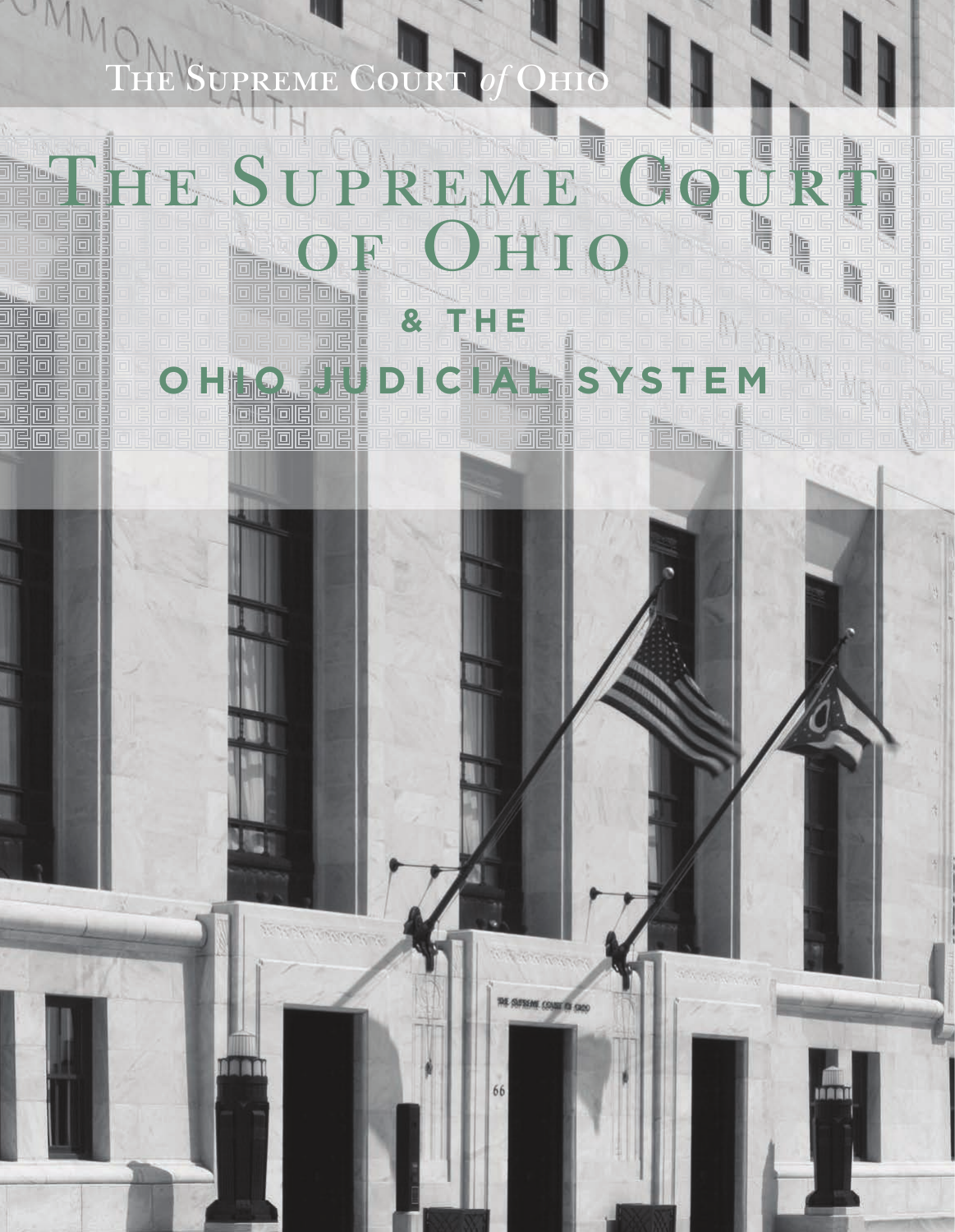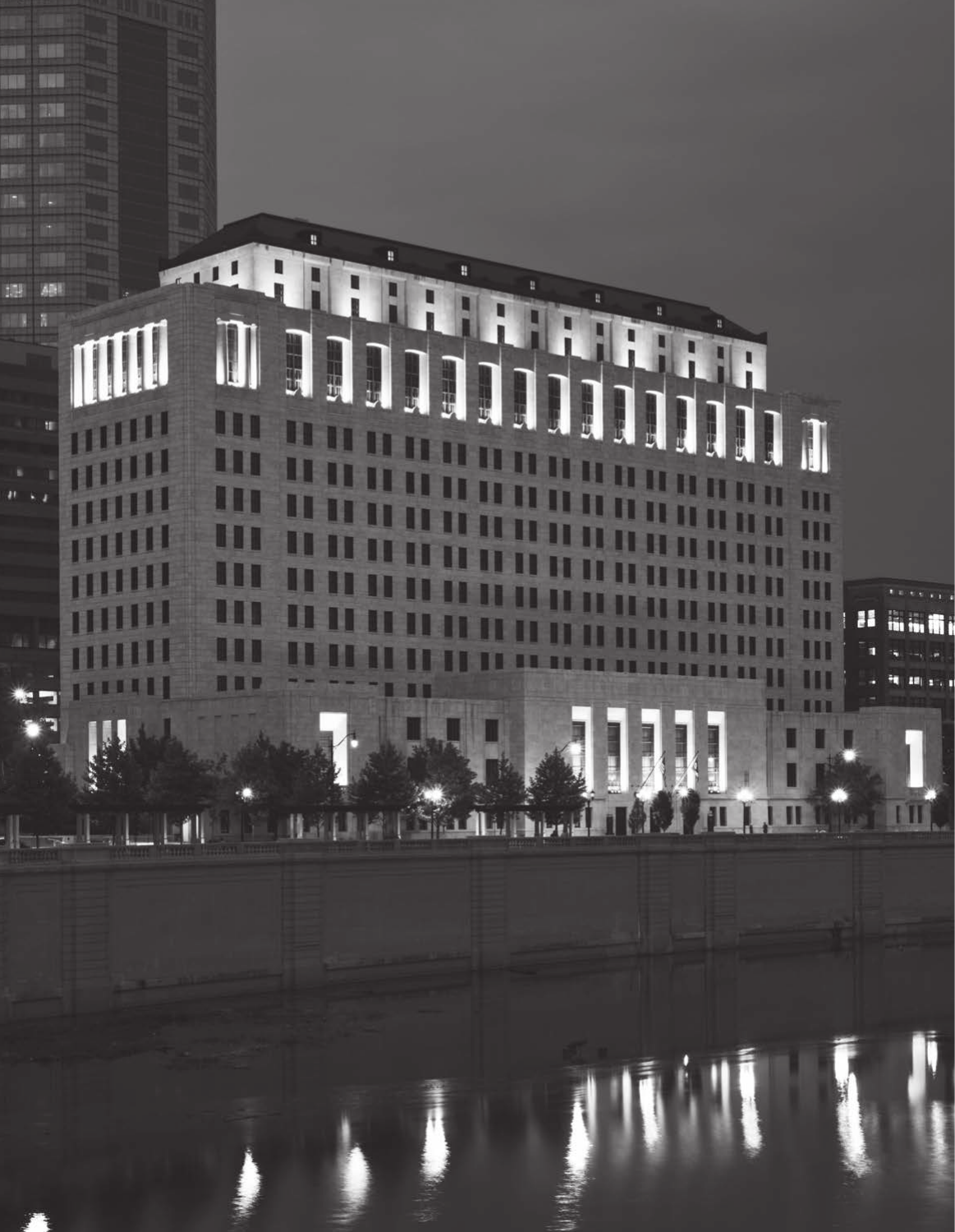# **THE SUPREME COURT OF OHIO**

# **INTRODUCTION**

The Constitution of Ohio separates our state government into three branches, each with distinct areas of responsibility — the executive, the legislative, and the judicial.

The primary function of the judicial branch is to fairly and impartially settle disputes according to the law. To do this, a number of courts are established in the state by the Constitution and by acts of the General Assembly.

In addition to its place in the court structure as the court of last resort, the Supreme Court, in particular the chief justice, is responsible for the administration of the judicial branch in Ohio.

In the belief that people's confidence in their courts is enhanced when they understand how the courts function and how the courts affect them, we hope you find the information in this booklet to be helpful.

# THE SUPREME COURT of OHIO

Maureen O'Connor Chief Justice

Sharon L. Kennedy Patrick F. Fischer R. Patrick DeWine Michael P. Donnelly MELODY J. STEWART Jennifer Brunner **Lustices** 

Stephanie E. Hess Interim Administrative Director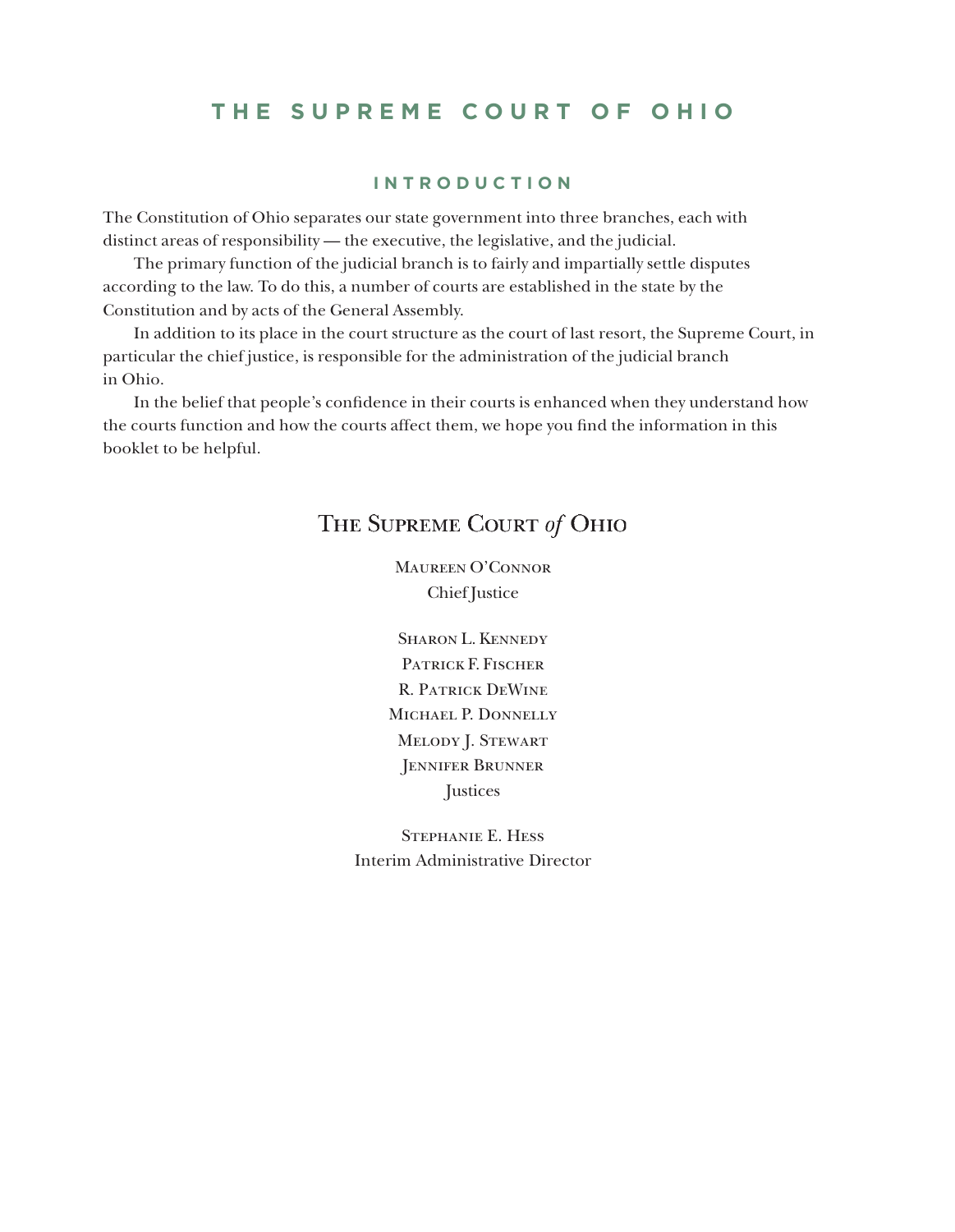# OHIO JUDICIAL STRUCTURE

#### **SUPREME COURT**

CHIEF JUSTICE and SIX JUSTICES

Court of last resort on state constitutional questions of public or great general interest; appeals from the Public Utilities Commission, all death sentences; original jurisdiction in select cases.

#### **COURT OF APPEALS**

TWELVE DISTRICTS, THREE-JUDGE PANELS

Appellate review of judgments of common pleas, municipal and county courts; appeals from Board of Tax Appeals; original jurisdiction in select cases.

# **COURTS OF COMMON PLEAS**

IN EACH OF 88 COUNTIES

#### **GENERAL DIVISION**

Civil and criminal cases; appeals from most administrative agencies.

#### **RELATIONS DIVISION** Divorces and

**DOMESTIC**

dissolutions; support and custody of children

#### **JUVENILE DIVISION**

Offenses involving minors; most paternity actions.

#### **PROBATE DIVISION**

Decedents' estates; mental illness; adoptions; marriage licenses.

#### **MUNICIPAL AND COUNTY COURTS**

Misdemeanor offenses; traffic cases; civil actions up to \$15,000.

# **COURT OF CLAIMS**

JUDGES ASSIGNED BY THE CHIEF JUSTICE

All suits against the state for personal injury, property damage, contract and wrongful death; compensation for victims of crime. Three-judge panels upon request.

# **MAYOR'S COURTS**

Not courts of record. Violations of local ordinances and state traffic laws. Matters can be reheard in municipal or county courts.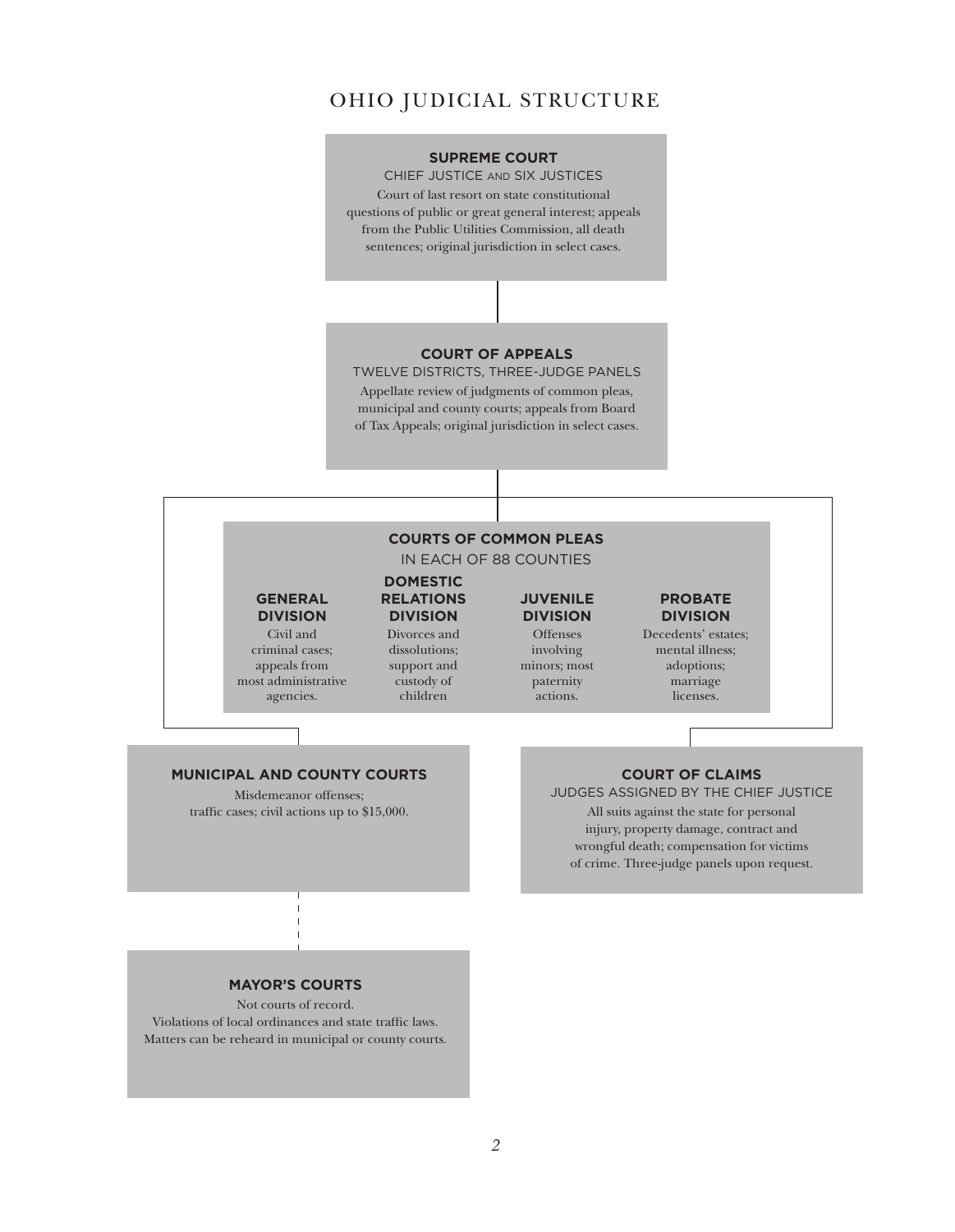#### **THE SUPREME COURT OF OHIO**

The Supreme Court of Ohio is established by Article IV, Section 1, of the Ohio Constitution, which provides that "the judicial power of the state is vested in a Supreme Court, Courts of Appeals, Courts of Common Pleas and divisions thereof, and such other courts inferior to the Supreme Court as may from time to time be established by law."

Article IV, Section 2, of the Constitution sets the

size of the Court at seven — a chief justice and six justices and outlines the jurisdiction of the Court.

The Supreme Court is the court of last resort in Ohio. Most of its cases are appeals from the court of appeals. The Court may grant leave to appeal criminal cases from the courts of appeals and may direct any district court of appeals to certify its record on civil cases that are found to be "cases of public or great general interest."

The Court must accept appeals of cases that originated in the court of appeals, cases involving the death penalty, cases involving questions arising under the U.S. Constitution or the Ohio Constitution, and cases in which there were conflicting opinions from two or more court of appeals districts.

The Court also must accept

appeals from such administrative bodies as the Public Utilities Commission and some cases from the Board of Tax Appeals.

The court has original jurisdiction for certain special remedies that permit a person to file an action in the Supreme Court. These extraordinary remedies include writs of habeas corpus (involving the release of persons allegedly unlawfully imprisoned or committed), writs of mandamus and procedendo (ordering a public official to do a required act), writs of prohibition (ordering a lower court to cease an

unlawful act), and writs of quo warranto (against a person or corporation for usurpation, misuse, or abuse of public office or corporate office or franchise).

The Court also may grant leave to appeal a case involving a contested election. This type of a case is unique because it is the only type of discretionary appeal that permits a case to be taken directly from

> the court of common pleas to the Supreme Court, bypassing the court of appeals.

The Supreme Court makes rules governing practice and procedure in Ohio's courts, such as the Rules of Evidence, Rules of Civil Procedure, and Rules of Criminal Procedure. Procedural rules adopted by the Supreme Court become effective unless both houses of the General Assembly adopt a concurrent resolution of disapproval. The Supreme Court also exercises general superintendence over all state courts through its rule-making authority. The rules of superintendence set minimum standards for court administration statewide. Unlike procedural rules, rules of superintendence do not have to be submitted to the General Assembly to become

CONSTITUTION John ..... Blair STATE of OHIO: DONE IN CONVENTION, SEGUN AND HELD AT CHILLICOTHE, ON MONDAY THE FIRST DAY OF NOVEMBER, A. D. ONE THOUSAND EIGHT HUNDRED AND TWO, AND OF THE INDE-PENDENCE OF THE UNITED STATES THE TWENTY-SEVENTH. Published by Authority. CHILLICOTHE: FROM THE PRESS OF N. WILLIS, PRINTER TO THE CONVENTION. uniona 1802.

The Supreme Court of Ohio is established by the state Constitution.

effective.

The chief justice assigns judges to courts for temporary duty in cases of court overload, where a judge was removed from a case because of an affidavit of disqualification, or where a judge recused himself or herself from a particular case.

The Court has authority over the admission of attorneys to the practice of law in Ohio and may discipline admitted attorneys who violate the rules governing the practice of law.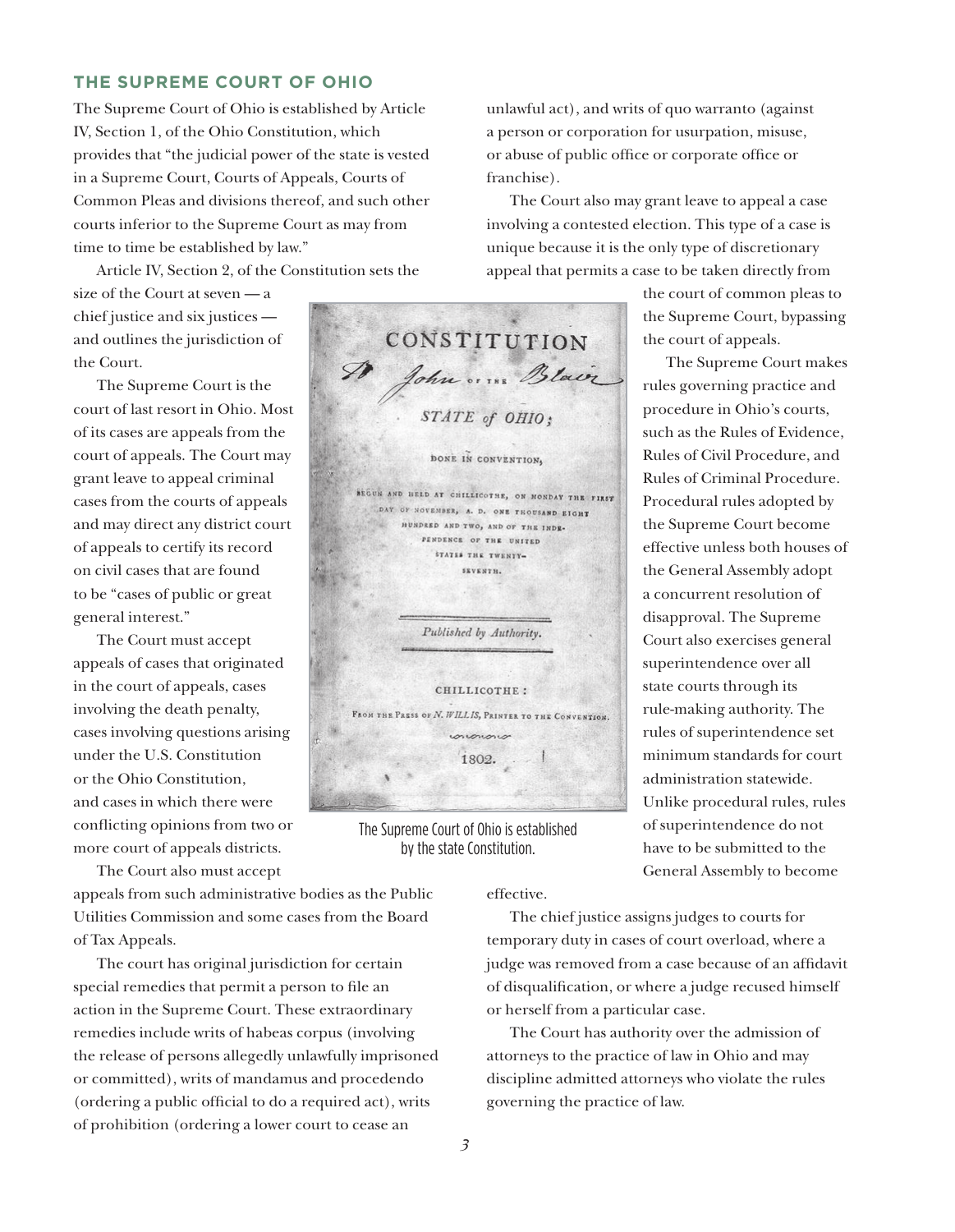The chief justice and six justices are elected to six-year terms on a nonpartisan ballot. Two justices are chosen at the general election in even-numbered years. In the year when the chief justice is on the ballot, voters elect three members of the Court. A person must be an attorney with at least six years of experience in the practice of law to be elected or appointed to the Court. Appointments are made by the governor for vacancies occurring between elections.

# **HOME OF THE COURT**

The Supreme Court is housed in the Thomas J. Moyer Ohio Judicial Center at 65 South Front Street in Columbus. This historic landmark consolidates the Court, its affiliated offices, and other offices in the judicial branch, including the:

Board of Professional Conduct; Lawyers' Fund for Client Protection; Ohio Court of Claims; Ohio Criminal Sentencing Commission; and Ohio Judicial Conference.

The move of the Court and these offices in February 2004 to the Moyer Judicial Center marked a historic change in Ohio: For the first time in the state's 200-year history, the judicial branch had quarters separate from

> the other two branches of Ohio government, emphasizing its unique and independent role in state government.

Built in the 1930s, the building was meticulously restored and renovated at less than half the cost of building a new facility. Unlike modern buildings, original artwork is integrated on the building's exterior and interior. Many public



The Thomas J. Moyer Ohio Judicial Center was completed in the 1930s.

spaces have their own theme relating to Ohio's rich history.

The Civic Center Drive level pays tribute to the first Ohioans — the Native Americans — with bronze panels of Little Turtle, Logan, Pontiac, and Tecumseh. Native-American influence also can be seen in the tiled ceiling mosaics and bronze details on the light fixtures, doors, and elevator panels.

The Grand Concourse on the Front Street level honors political leaders from Ohio with bronze bas relief portraits of two speakers of the U.S. House of Representatives, eight U.S. presidents and nine U.S. Supreme Court justices.

The most impressive space in the building is the Courtroom on the Front-Street level. It is nearly two-stories high, with several 70-year-old murals depicting



State flags fly opposite the Moyer Judicial Center in Columbus.

the history of Ohio and the Northwest Territory. At the north end sits a massive hand-carved walnut bench with 10 iconic images depicting the story of Ohio's judiciary.

For more information and photos of the building, visit supremecourt.ohio.gov.

#### **HEARING A CASE**

At exactly 9 a.m., the marshal of the Supreme Court asks the attorneys and spectators to rise and announces:

> *The honorable chief justice and justices of the Supreme Court of Ohio.*

Members of the Court file in and take their places behind the walnut bench. The chief justice is in the center with three justices on either side. The most senior justices sit nearest the center of the bench.

The members of the Court remain standing as the marshal opens court.

> *Hear Ye! Hear Ye! Hear Ye! The honorable Supreme Court of Ohio is now in open session pursuant to adjournment.*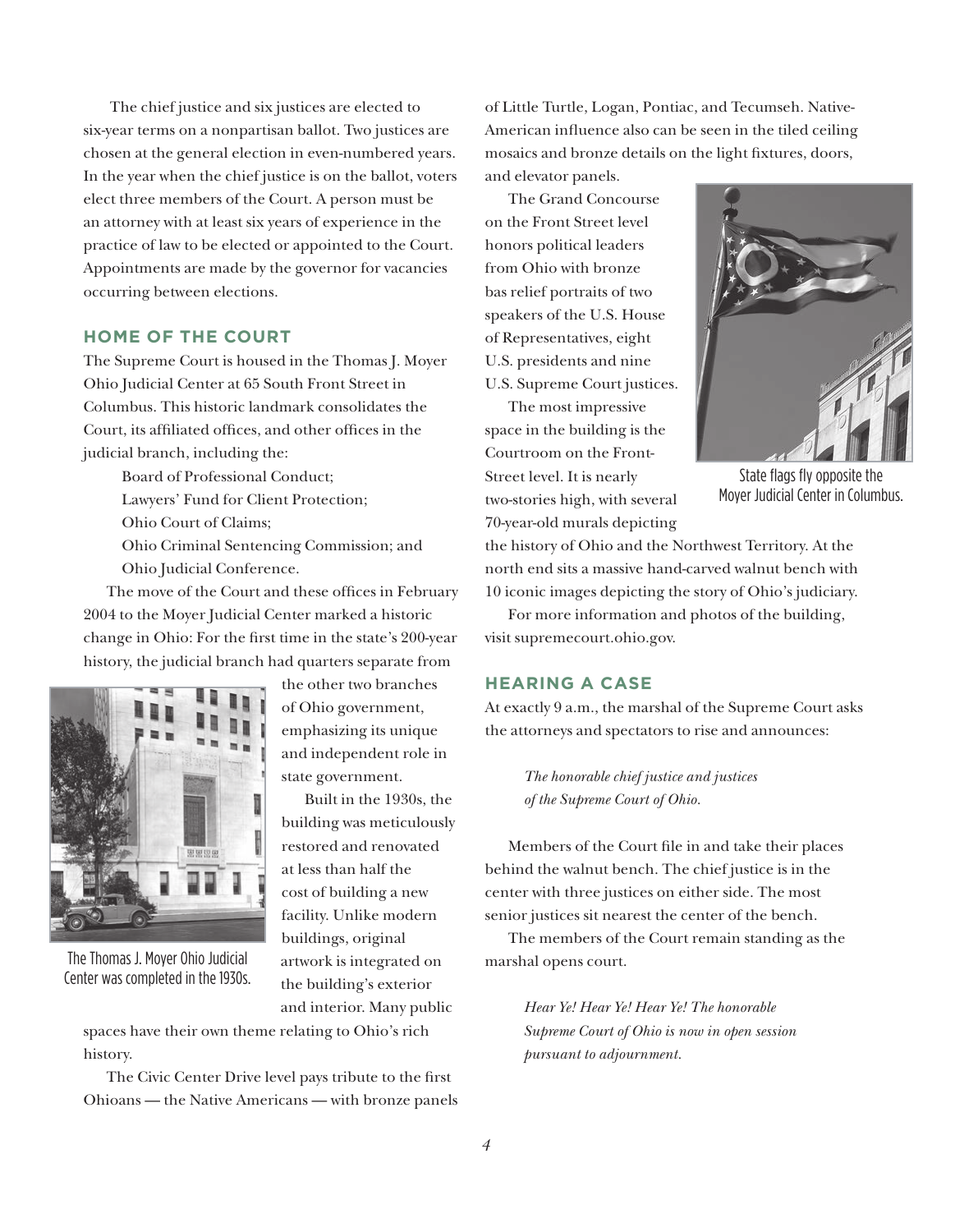

Normally, arguments are limited to 15 minutes per side.

The chief justice announces the first case and the name of the attorney who will make the first presentation. The attorney walks to the lectern in front of the bench and begins the argument. Normally, arguments are limited to 15 minutes per side, but in some cases the time increases to 30 minutes.

The marshal keeps track of the time and turns on a yellow light on the lectern when the attorney has two minutes remaining. A red light indicates when the time expires.

Prior to the arguments, members of the Court read summaries of the case and briefs of the legal arguments of each side. The oral presentations of attorneys are often marked by sharp questioning from the bench.

All oral arguments before the Court are televised live by Ohio Governmental Telecommunications on the Ohio Channel. Live streaming video and a video archive of all Court oral argument sessions since March 2004 can be viewed on the Court's website at supremecourt.ohio.gov/videostream.

The Court generally hears three to five cases in a day. When the final argument ends in the last case on the day's docket, the marshal asks those in the Courtroom to rise and announces:

> *Hear Ye! Hear Ye! Hear Ye! This open session of the honorable Supreme Court of Ohio now stands adjourned.*

# **DECIDING A CASE**

The justices file out and go to the deliberation room to discuss the cases they just heard. The only person with them in the deliberation room is the reporter of decisions, who records the justices' votes.

The chief justice calls on each justice to present his or her view of the case. In cases where one of the justices recused himself or herself from hearing a case, a judge from a court of appeals district is assigned by the chief justice to sit on the Supreme Court. If the chief justice does not participate, then the most senior justice sits as acting chief justice.

It takes at least four votes to decide a case. After the vote is taken, small balls with numbers representing the justices who voted with the majority are put in a leather bottle. The senior justice shakes the bottle and pours out one ball. Another justice looks at the ball and announces who was selected to write the opinion of the Court in the case. That ball is not put back in the bottle until each justice is assigned the writing of a case. The writing of the

opinions is done by random selection and the workloads of the chief justice and justices are nearly equal.

When the majority opinion is written, it is circulated to members of the Court for comment. Members in the



The justices vote on cases in the deliberation room.

majority may choose to write a concurring opinion. Those in dissent may prepare a dissenting opinion.

Opinions are announced on Tuesdays, Wednesdays, and Thursdays — except for some special releases — and become the governing law throughout the state.

The Ohio Constitution requires all actions of the Supreme Court to be published. There are no "unreported decisions." Several days after being issued, the opinions are printed in the Ohio Official Reports Advance Sheets. They are later issued in bound volumes of the Ohio Official Reports and in the North Eastern Reporter. These volumes are available in law libraries throughout the state, the nation, and the world.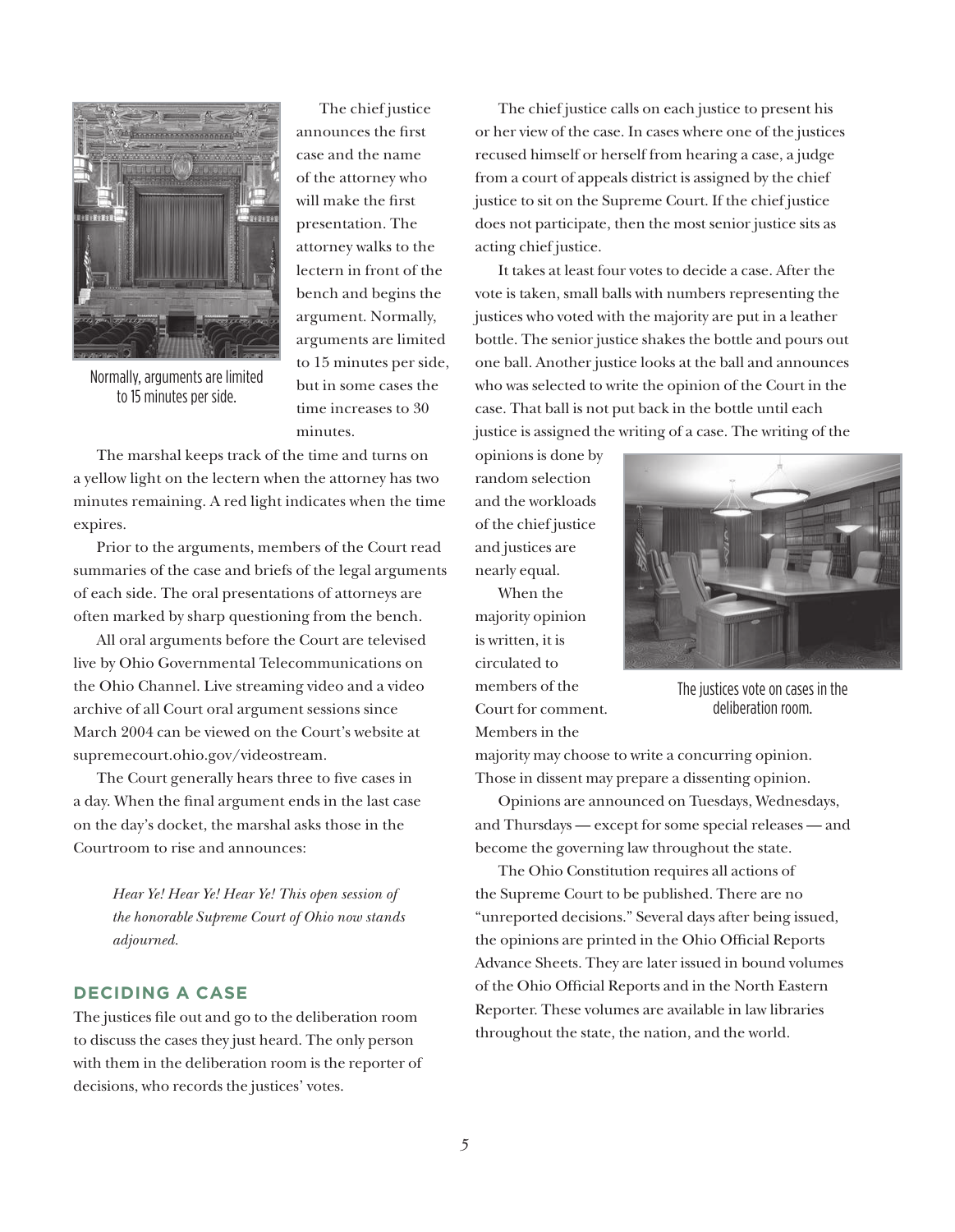# **THE SUPREME COURT OF OHIO: HISTORICAL PERSPECTIVE**

The history of the Supreme Court of Ohio begins with the history of our state.

When Ohio was carved out of the Northwest Territory and its first Constitution adopted in 1802, the Supreme Court of Ohio was established as the highest court of the state. That Constitution, which provided for a court consisting of three judges, required a session of the Supreme Court to be held each year in every county of the state.

Those early judges spent a major portion of their time riding horseback throughout the state. They usually were accompanied by members of the bar who went along to present the cases to the Court. The judges, in order to make room in their saddlebags for fresh linen, carried very few law books with them. They carried most of the law in their heads. Many of their early sessions were not held in the Statehouse — or even a courthouse — but were held in the homes of various individuals in the counties.

From those early days until the amendment of the Constitution in 1912, the number of judges on the Supreme Court varied from three to six. By an amendment in 1912, however, the membership of the Court was fixed at seven, composed of a chief justice and six judges. That is the present size of the Court. In 1968, the Constitution was amended further to identify each of the other six judges as justice.



Seventh District Court of Appeals Youngstown

# **COURT OF APPEALS**

The court of appeals is established by Article IV, Section 1, of the Ohio Constitution and its jurisdiction is outlined in Article IV, Section 3. As the intermediatelevel appellate court, its primary

function is to hear appeals from the common pleas, municipal, and county courts. Each case is heard and decided by a three-judge panel.

The court of appeals is divided into 12 districts throughout the state. The number of judges in each district depends on a variety of factors, including the district's population and the court's caseload. Each district has a minimum of four appellate judges. Appeals court judges are elected to six-year terms in even-numbered years. They must have been admitted to the practice of law in Ohio six years preceding commencement of the term.

In addition to its appellate jurisdiction, the court of appeals has original jurisdiction, as does the Supreme Court, to hear applications for writs of habeas corpus, mandamus, procedendo, prohibition, and quo warranto. The Tenth District Court of Appeals in Franklin County also hears appeals from the Ohio Court of Claims.

# **THE COURT OF CLAIMS**

The Court of Claims has original jurisdiction to hear and determine all civil actions filed against the state of Ohio and its agencies. The Court also hears appeals from decisions made by the attorney general on claims allowed under the Victims of Crime Act.

The Court of Claims decides civil claims typically involving contract disputes, property damage, personal injury, immunity of state officers and employees,

discrimination, and wrongful imprisonment. The chief justice assigns judges to hear such cases. In almost every instance, a single judge hears a case, but the chief justice may assign a panel of three judges to a civil action that presents novel or complex issues of law and fact.

Civil complaints filed for \$2,500 or less are decided on the contents of the case file or "administratively" by



Ohio Court of Claims Courtroom Moyer Judicial Center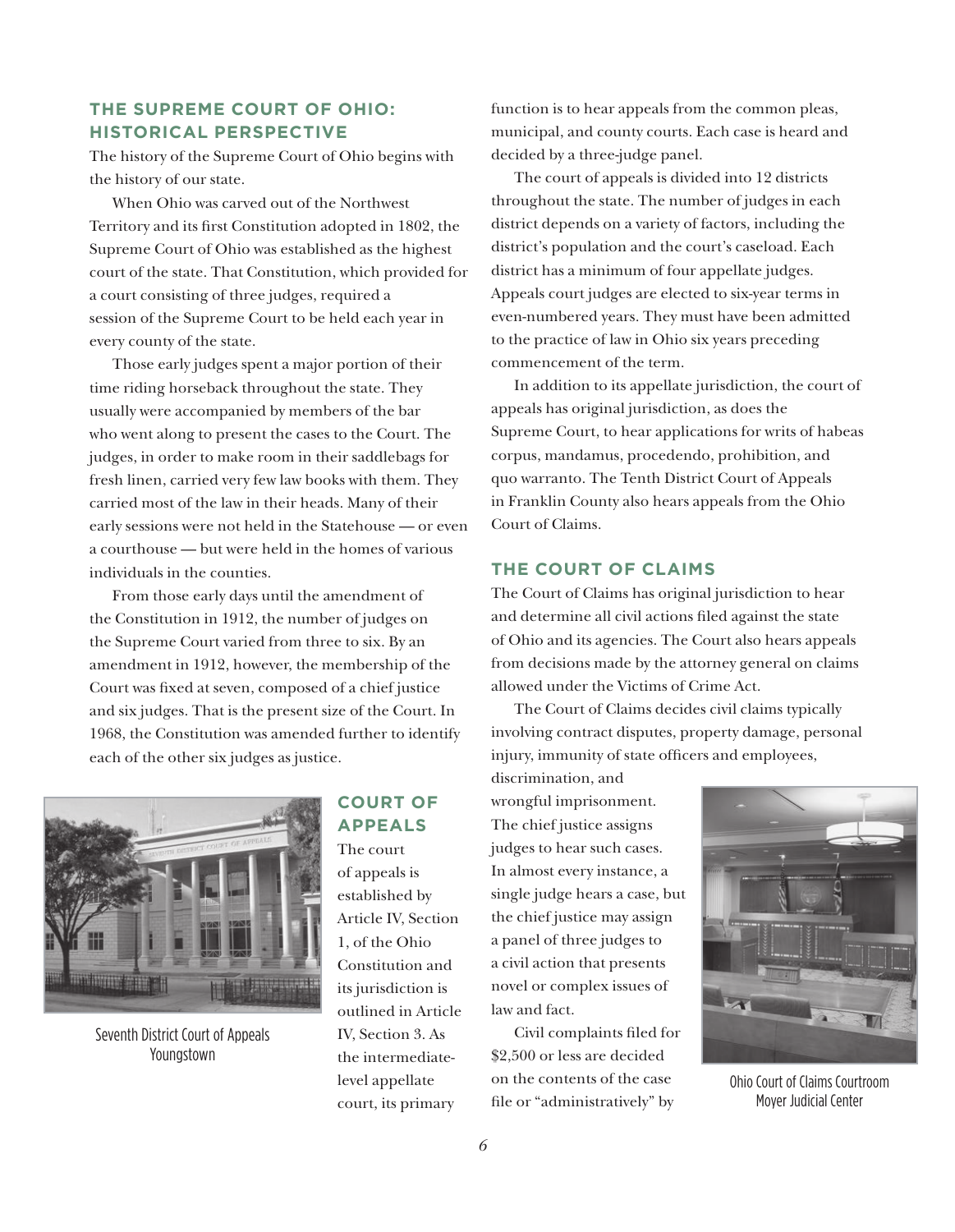the clerk or a deputy clerk of the court. Appeals from those decisions ("administrative determinations") may be taken to a judge of the court upon motion for court review. The court's judgment in these matters is not subject to further appeal.

Appeals filed by crime victims are heard and determined by a panel of three commissioners who are appointed by the Supreme Court for a term of six years. A further and final appeal from the panel's decision may go to a judge of the court. Like administrative determinations, the judge's decision is final.

# **COURTS OF COMMON PLEAS**

The court of common pleas, the only trial court created by the Ohio Constitution, is established by Article IV, Section 1, of the Constitution, and its duties are outlined in Article IV, Section 4.

There is a court of common pleas in each of the 88 counties. Specific courts of common pleas may be divided into separate divisions by the General Assembly, including general, domestic relations, juvenile, and probate divisions.

Common pleas judges are elected to six-year terms on a nonpartisan ballot. A person must be an attorney with at least six years of experience in the practice of law to be elected or appointed to the court.

# **General Division**

The general division has original jurisdiction in all criminal felony cases. In civil cases, the general division has original jurisdiction in cases where the amount in controversy is more than \$500, and exclusive original jurisdiction in cases where the amount in controversy is more than \$15,000. General divisions also have appellate jurisdiction over the decisions of some state administrative agencies.

### **Domestic Relations Division**

Domestic relations courts have jurisdiction over all proceedings involving divorce or dissolution of marriages, annulment, legal separation, spousal support, and allocation of parental rights and responsibilities for the care of children.

### **Juvenile Division**

if committed by an adult. They also hear cases involving unruly, dependent, and neglected children. Juvenile courts have jurisdiction in adult cases involving paternity, child abuse, non-support, contributing to the delinquency of minors, and the failure to send children to school.

#### **Probate Division**

The Ohio Constitution of 1851 provided that probate courts be established as separate independent courts with jurisdiction over the probate of wills and supervision of the administration of estates and guardianships. In 1968, under the Modern Courts

Amendment of the Ohio Constitution, the probate courts became divisions of the courts of common pleas. Probate courts also have jurisdiction over the issuance of marriage licenses, adoption proceedings, determination of



Highland County Courthouse Hillsboro

sanity or mental competency, and certain eminent domain proceedings. Probate judges can perform marriages and may charge a fee for the service.

### **MUNICIPAL AND COUNTY COURTS**

Municipal and county courts are created by the General Assembly as provided in R.C. 1901 and 1907. When municipal courts exercise countywide jurisdiction, no county court is needed. A county court is needed if an area of a county is not served by a municipal court.

The subject-matter jurisdiction of municipal and county courts is nearly identical. Both municipal and county courts have the authority to conduct preliminary hearings in felony cases, and both have jurisdiction over traffic and non-traffic misdemeanors. These courts also have limited civil jurisdiction. Municipal and county courts may hear civil cases in which the amount of money in dispute does not exceed \$15,000.

Juvenile courts hear cases involving persons under 18 years of age charged with acts that would be crimes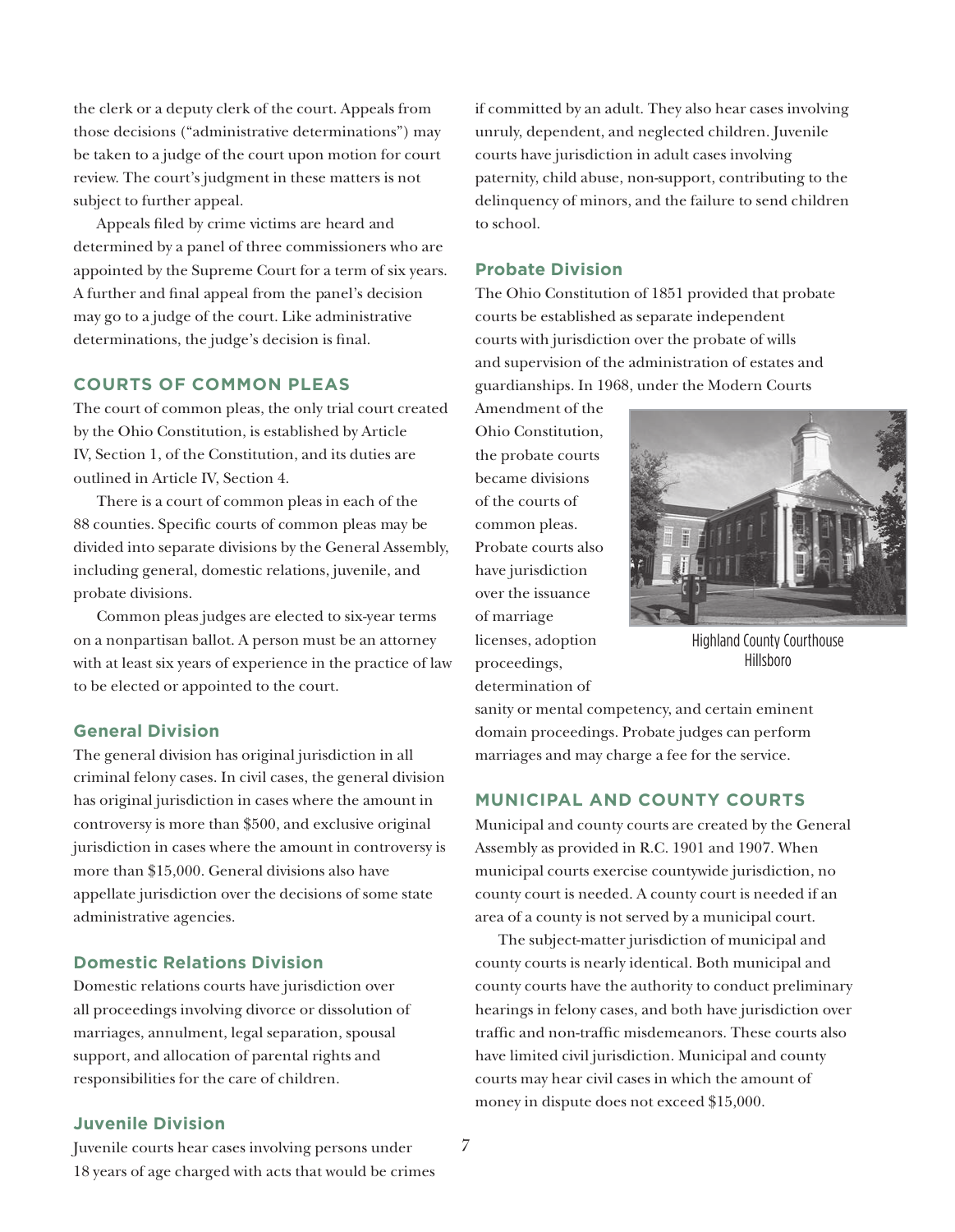

Adams County Courthouse West Union

Judges sitting in these courts, like probate judges, have the authority to perform marriages.

Municipal court judges are elected to six-year terms on a nonpartisan judicial ballot. A municipal court judge may have jurisdiction in one or more municipalities, across county borders, in adjacent townships,

or throughout an entire county. A county judge is elected to a six-year term on a nonpartisan ballot. All county court judges and some municipal court judges are part-time.

Municipal court judges and county court judges must be attorneys with at least six years of experience in the practice of law.

# **MAYOR'S COURTS**

Mayor's courts are not a part of the judicial branch of Ohio government and are not courts of record. Still, they must file statistics quarterly and annually with the Supreme Court. Additionally, at the request of the General Assembly, the Supreme Court adopted rules providing for court procedures and basic legal education for mayors and mayor's court magistrates. Mayors whose courts hear alcohol- and drugrelated traffic offenses have additional educational requirements.

Ohio and Louisiana are the only two states allowing the mayors of municipal corporations to preside over a court. In Ohio, in municipalities populated by more than 200 people where there is no municipal court, mayor's courts hear only cases involving violations of local ordinances and state traffic laws.

A mayor is not required to be a lawyer, but may appoint an attorney who has engaged in the practice of law for three years to hear cases in mayor's court.

A person convicted in a mayor's court may appeal the conviction to the municipal or county court having jurisdiction within the municipal corporation.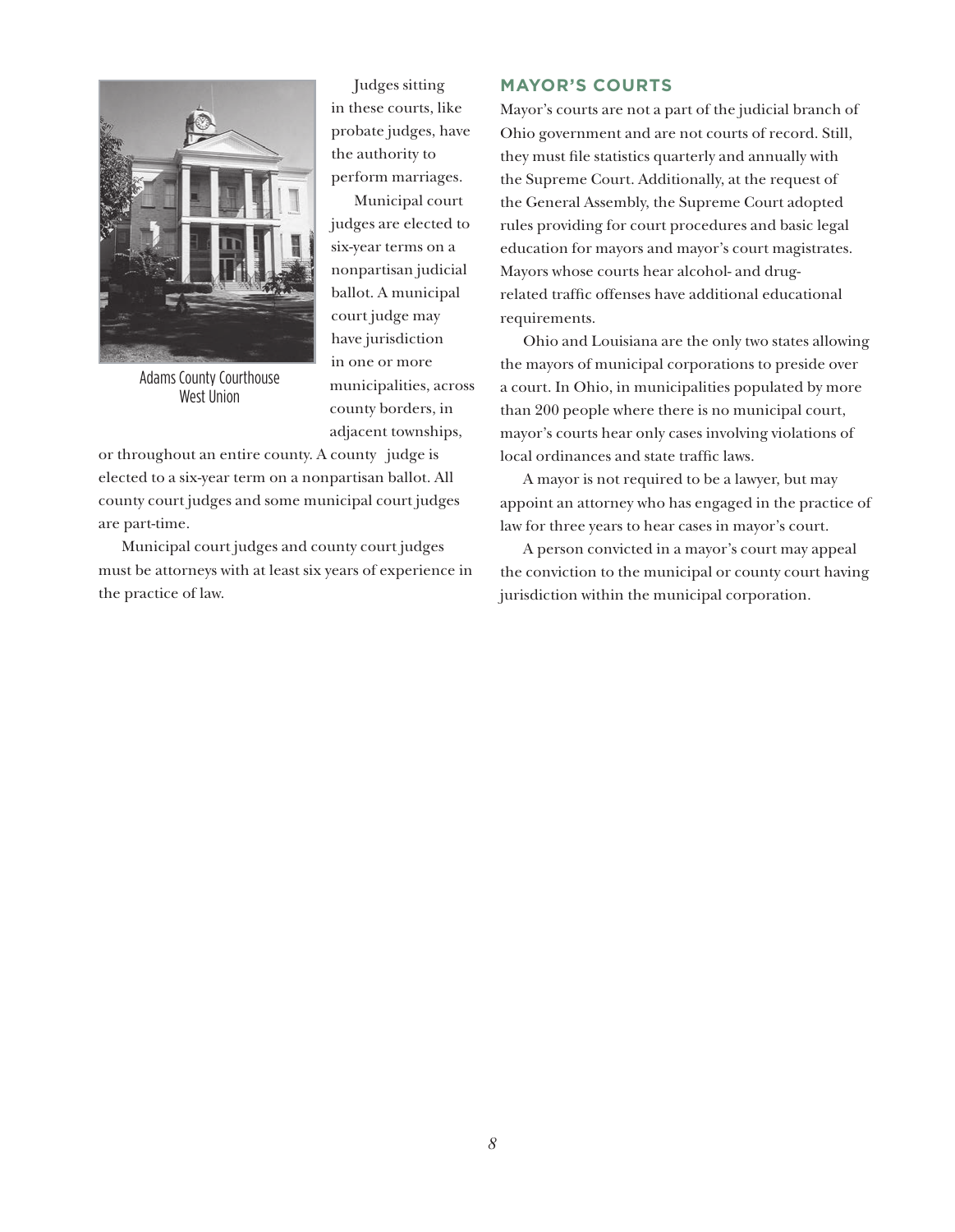# **SUPREME COURT OF OHIO DIRECTORY**

| <b>General Information</b>                 | 614,387,9000 |
|--------------------------------------------|--------------|
| <b>Administrative Director</b>             | 614.387.9500 |
| <b>Office of Public Information</b>        | 614.387.9250 |
| Office of the Clerk                        | 614.387.9530 |
| <b>Office of Attorney Services</b>         | 614.387.9320 |
| <b>Office of Bar Admissions</b>            | 614.387.9340 |
| <b>Office of Court Services</b>            | 614.387.9400 |
| <b>Office of Judicial Services</b>         | 614.387.9445 |
| <b>Civic Education</b>                     | 614.387.9223 |
| <b>Ohio Court of Claims</b>                | 614.387.9800 |
| Law Library (Circulation)                  | 614.387.9680 |
| <b>Ohio Judicial College</b>               | 614.387.9445 |
| <b>Lawyers' Fund for Client Protection</b> | 800.231.1680 |
| <b>Board of Professional Conduct</b>       | 614.387.9370 |
| <b>Office of Disciplinary Counsel</b>      | 800.589.5256 |
| <b>Ohio Judicial Conference</b>            | 614.387.9750 |

#### supremecourt.ohio.gov

Published by The Supreme Court of Ohio Office of Public Information Updated January 2021